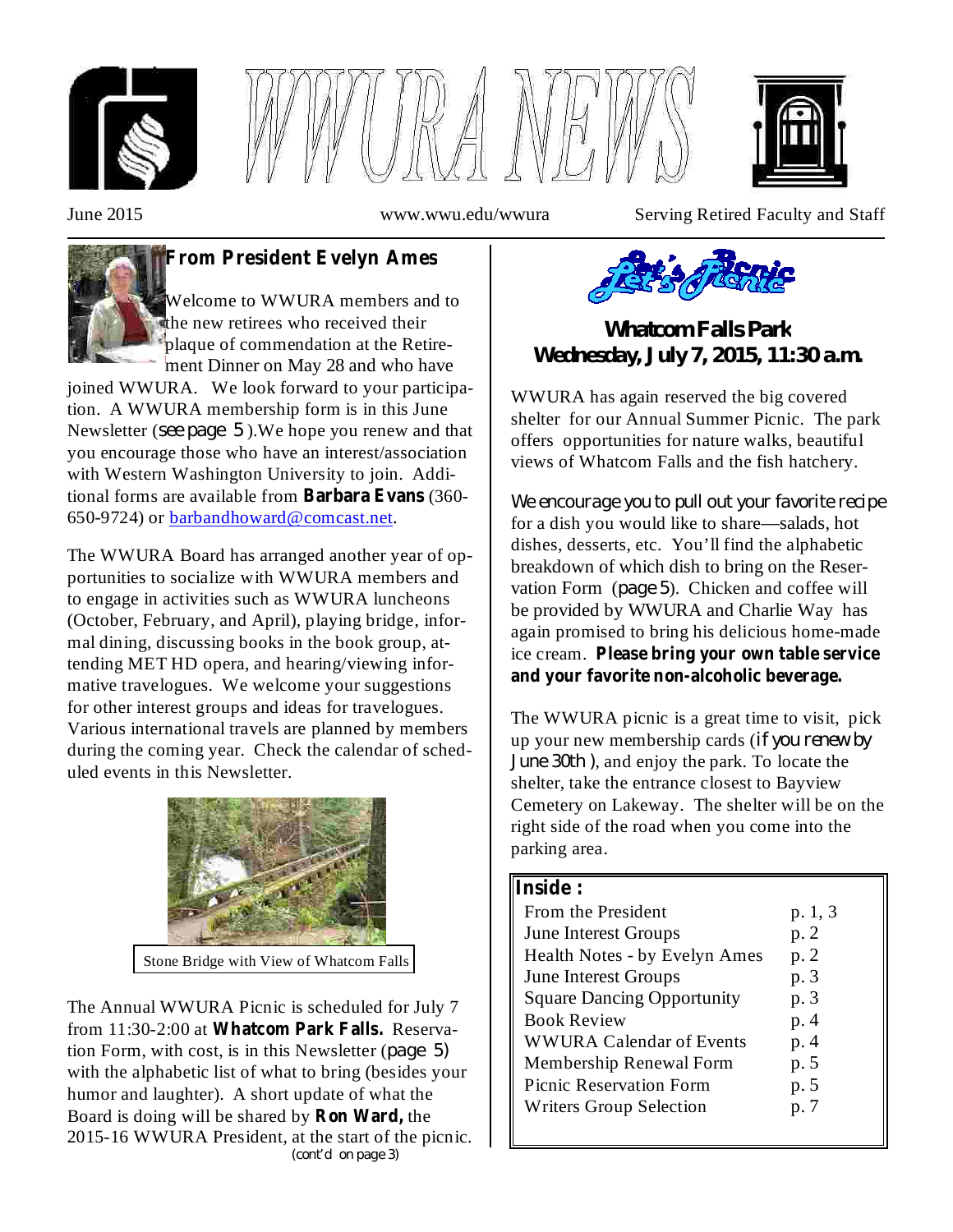## **June 2015 Health Notes by Evelyn Ames**



# **Feeling Lucky? Bring Serendipity to Your Life!**

Serendipity is defined as luck that takes the form of finding pleasant or valuable things that are not looked for. It occurs when unexpected circumstances and an "aha" moment of insight result in a valuable, unanticipated outcome.

**Wisdom to spot opportunity.** Serendipity involves an element of luck that is out of one's control but it also involves having the wisdom to spot the opportunity and act on it. For example, you notice an old friend on the street. What do you do?

For serendipity to occur, you need to stop and talk, even though you may be in a hurry. And, you need to follow up on whatever was the outcome of the conversation. Psychologist, Rickard Wiseman, found that people who were in the right place at the right time were not "luckier." They were just quicker to spot and seize opportunities. In other words, they had the wisdom to spot the opportunity and act on it.

### **Suggestions for bringing serendipity into your life!**

- Change your environment to give some mental space! Go for a walk or bicycle ride; attend a concert; see a movie; watch children play in a park.
- Vary your routine! Travel to a new place. Participate in a community event. Bellingham has lots to offer, especially this summer (e.g., Bellingham Music Festival and Marrowstone and outdoor movies at the Village Green). Participate in WWURA's informal dining, the bridge or book club groups! Enroll in an Academy for Lifelong Learning class.
- Be observant of "things" occurring around you. In other words, keep your eyes and ears open!
- Draw on your previous experiences to make sense of current events and to make links as to what you have learned in the past.
- Relax and "open" your boundaries to new foods and new ideas. Tastes change over the years. What you may have disliked as a youth/young adult may be tasty as an older adult.
- Go for it! Seek opportunities when something unexpected happens. Take time as well as the effort to capitalize on it.
- Think of each day as having the opportunity to make new memories! Dangle your feet in the waters of a river, lake or ocean.

"Some luck lies in not getting what you thought you wanted but getting what you have, which once you have it you may be smart enough to see is what you would have wanted had you known."? Garrison Keillor, *Lake Wobegon*

Web: https://winterautumnsummerspring.wordpress.com/2013/09/28/bring-serendipity-into-your-life/ http://www.researchgate.net/publication/260608614\_Making\_my\_own\_luck\_Serendipity\_Strategies\_andH YPERLINK

"http://www.researchgate.net/publication/260608614\_Making\_my\_own\_luck\_Serendipity\_Strategies\_and\_ How to Support Them in Digital Information Environments" How to Support Them in Digital Info rmation\_Environments

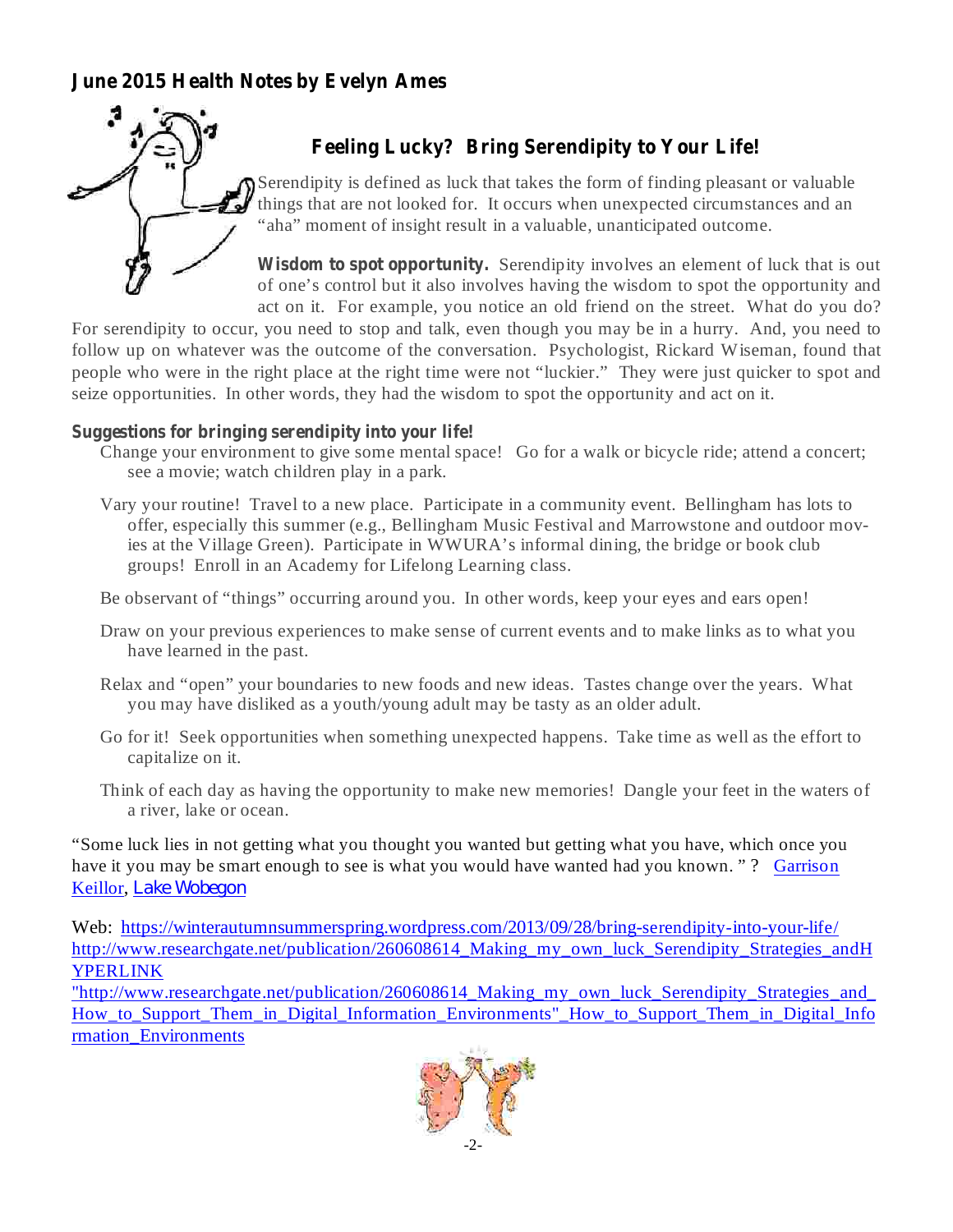## **From President Evelyn Ames** , *cont'd*

The first travelogue is scheduled for September 16. We start socializing at 6:30 pm with the program beginning at 7:00 pm. We encourage current members to invite retired friends to the travelogues, which are scheduled the third Wednesday of the months of November, January, March, and April. Our WWURA Newsletter includes the date, presenters, and topic *. Save October 9th for the Fall Luncheon.*

"Looking to the Future for WWURA" is scheduled for August 4 at Lakewood (Lake Whatcom). This is the annual WWURA Board planning session. We welcome members to attend and participate. The time is  $10:30$  am  $-1:00$  pm, followed by a potluck.

wish Ron Ward the best as WWURA President. I look forward to meeting you at our gatherings and

## **Square Dancing Opportunity**

In the May Newsletter, Evelyn Ames wrote to bout the health benefits-both physical and mental–of dancing. If you are not already an  $\exp(-\frac{1}{2} \pi)$ Modern Square Dancer but would like to try activity free, the Washington State Square Dance Festival is providing two opportunities to try it out June 19  $& 20, 7$  pm to 10 pm each night at the Mt. Vernon Senior Center, 1401 Cleveland Street, Mt. Vernon, WA. "Dancin' Dave Harry" will be teaching and calling both evenings. Wear comfortable clothes and comfortable shoes. All ages welcome. No experience necessary. For more information, call John 360-424-4608 or email rosie@valleyint.com. ( *I'll be next door at the Skagit County Fairgrounds where experience is necessary, costumes are required, and nothing is free.)*

**Ron Ward, President Elect** -

## **JUNE INTEREST GROUPS**

If you are interested in one of the groups please call or email the contact person.

BOOK GROUP--Donna Moore, 360-733-5769 <dfmoore12@gmail.com> We will meet at 2:30 Tuesday, June16th at the home of Donna Moore, 346 Bayside Rd. June's book is *Honolulu* by Alan Brennert July's book is *The Man in the Rockefeller Suit* by Mark Seal

BRIDGE GROUP--Caryl Hinckley, 360-734-3728, <carylchinckley@hotmail.com> We will meet Tuesday, June 23, place to be announced.

INFORMAL DINING -- Janet Berg, 360-733-4654, <janetlila@hotmail.com> Meets in small groups each month at member's homes and will resume in October 2015.

OPERA GROUP--Evelyn Ames, 360-734-3184, <evelyn.ames@wwu.edu>

This group usually attends the opera independently or in small groups. Call Evelyn if you need a ride. Metropolitan Opera HD Series for 2014-2015, check this website for cast and dates of encores: http:// www.metoperafamily.org/metopera/liveinhd/LiveinHD.aspx In the left corner is Participating Theaters (click on United States and/or Canada for listing). There are 10 HD showings this season. Running times of each opera are listed at main web site.

Lincoln Theater in Mt. Vernon: http://www.lincolntheatre.org/welcome (click on calendar) Check the Pickford Film Center for European opera showings: http:/pickfordfilmcenter.org/

SKIING - Charlie Way, 360-734-0649. Over for this season.

WRITER'S GROUP - Evelyn Wright, 676-0227, <ewright410@comcast.net> Meets twice a month. The groups are kept small so there is time for reading and critiquing each other's work.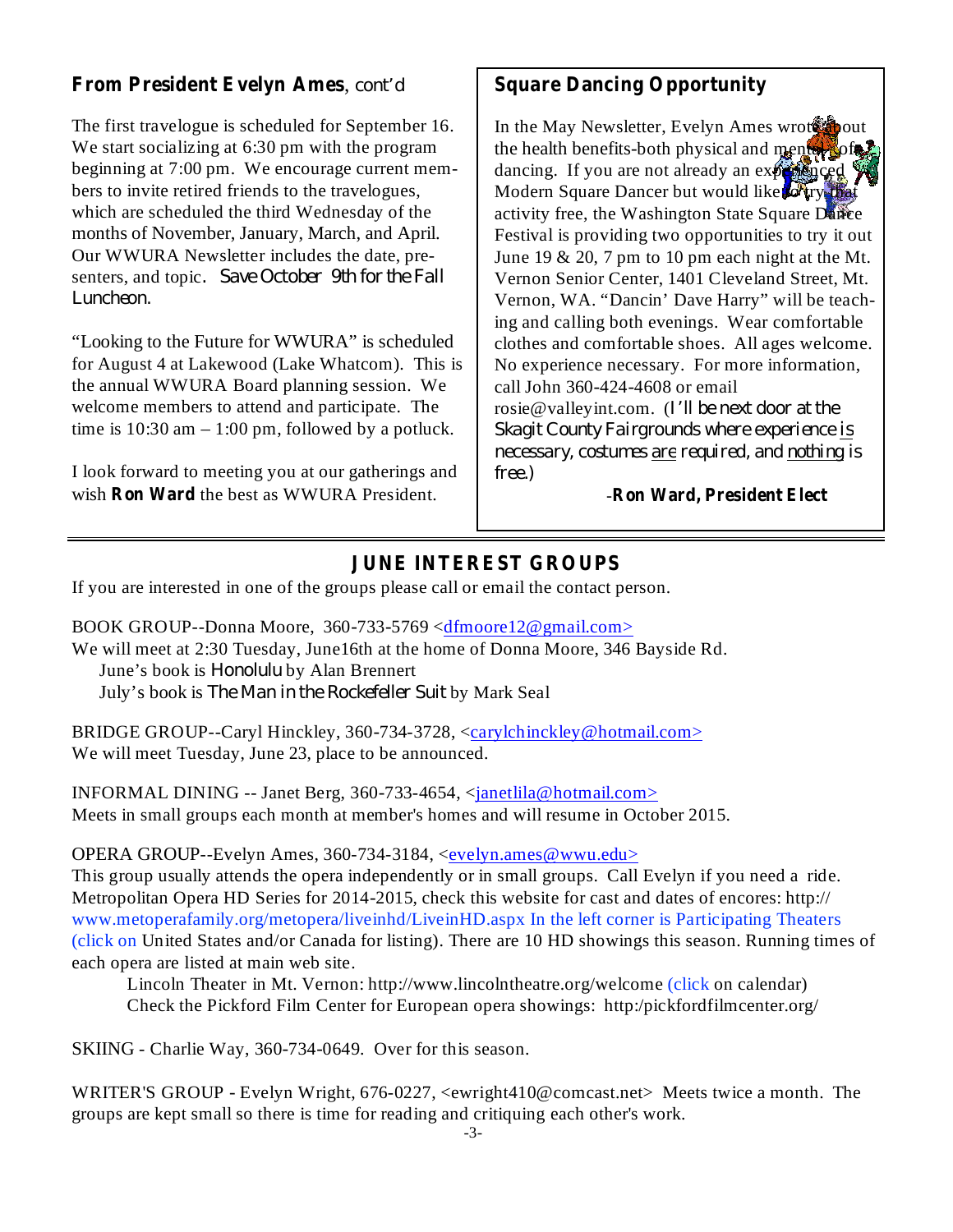#### **Summer Reading**

**WWURA 2015 Calendar**

#### **by Priya Parmar: a Review by Bob McDonnell** *Vanessa and Her Sister*

In 1905, shortly after the death of their father, the eminent literary critic Sir Leslie Stephen, his four offspring—Thoby, Vanessa, Virginia, and Adrian--moved from establishment Kensington (London) to somewhat bohemian Bloomsbury and established a kind of scandalous salon mostly frequented by Thoby's friends from Cambridge University. They were a brilliant, iconoclastic, free thinking lot who became known as the Bloomsbury group. Priya Parmar's novel chronicles much of their loves and lives from 1905 to 1912, centering its attention on the two sisters, whom we have come to know as Vanessa Bell, a painter, and the writer Virginia Woolf.

Parmar's narrative is composed of excerpts from Vanessa's fictional memoir interspersed with equally fictional letters, post cards, telegrams, and occasional rail and boat ticket of this brilliant group who were almost incessantly committing their thoughts and feelings to paper. Parmar has researched the lives of the group through their voluminous diaries, memoirs, and letters. (One of her researchers is the granddaughter of Vanessa. ) Parmar's imagined narrative respects the historical framework, fitting her version within "the negative space they left behind."

In some of that space Parmar reveals a few of the complex relationships within the group. For one example, Duncan Grant, Lytton Strachey's cousin and lover, has relationships with Keynes and Addrian Stephen, among others. Ultimately, beyond the scope of this novel, he lives with Vanessa Bell. One other strand follows Lytton Strachey, writing often to Leonard Woolf, working as a colonial administrator in Ceylon (now Sri Lanka), urging him to return home and save them all by marrying Virginia. Yet another strand follows Roger Fry in his loving devotion to his institutionalized wife. As a whole, the Bloomsbury group lead lives of unusual complexity, passion, and achievement.

However, the focus of the novel is on Vanessa, Virginia, and Clive Bell, a Cambridge graduate and art critic. In a reversal of the picture of the sisters we have from Virginia Woolf, Parmar casts Vanessa, two years older than Virginia, as a sensitive, loving, sheltering protector of the prodigiously talented and famously unstable Virginia. The sisters are extraordinarily close, with Virginia in some way in love with Vanessa and unable to share her. When Clive Bell proposes to Vanessa, she takes a year to answer "Yes." Having gone to her wedding night a virgin, Vanessa discovers that she responds with enthusiastic passion to her sexual relationship with husband Clive. She confides in her diary "I had not realized until now that I have been lonely all my life." In her need for primacy in Vanessa's heart Virginia employs her considerable charms to seduce Bell into a relationship that continues for years.

At the beginning of the novel Parmar creates a letter from Virginia to Vanessa—dated at the end of the time covered by the narrative—in which Virginia asks "Am I still loveable? Or have I undone that now?" The last piece of the novel is Vanessa's letter in response.

The narrative form that Parmar has set herself requires her to write credibly in the voices of some of England's brightest minds and finest writers—Virginia Woolf, E. M. Forster, Lytton Strachey, Roger Fry, John Maynard Keynes. She succeeds admirably. The complex human relationships are fully imagined. The language rings with authenticity and freshness. It is a dazzling and absorbing performance.

| <b>October</b>                         |
|----------------------------------------|
| 6— Board meeting                       |
| 9—Fall Luncheon—Speaker, Jerry Johnson |
| <b>November</b>                        |
| 3—Board Meeting                        |
| 18—Travelogue                          |
|                                        |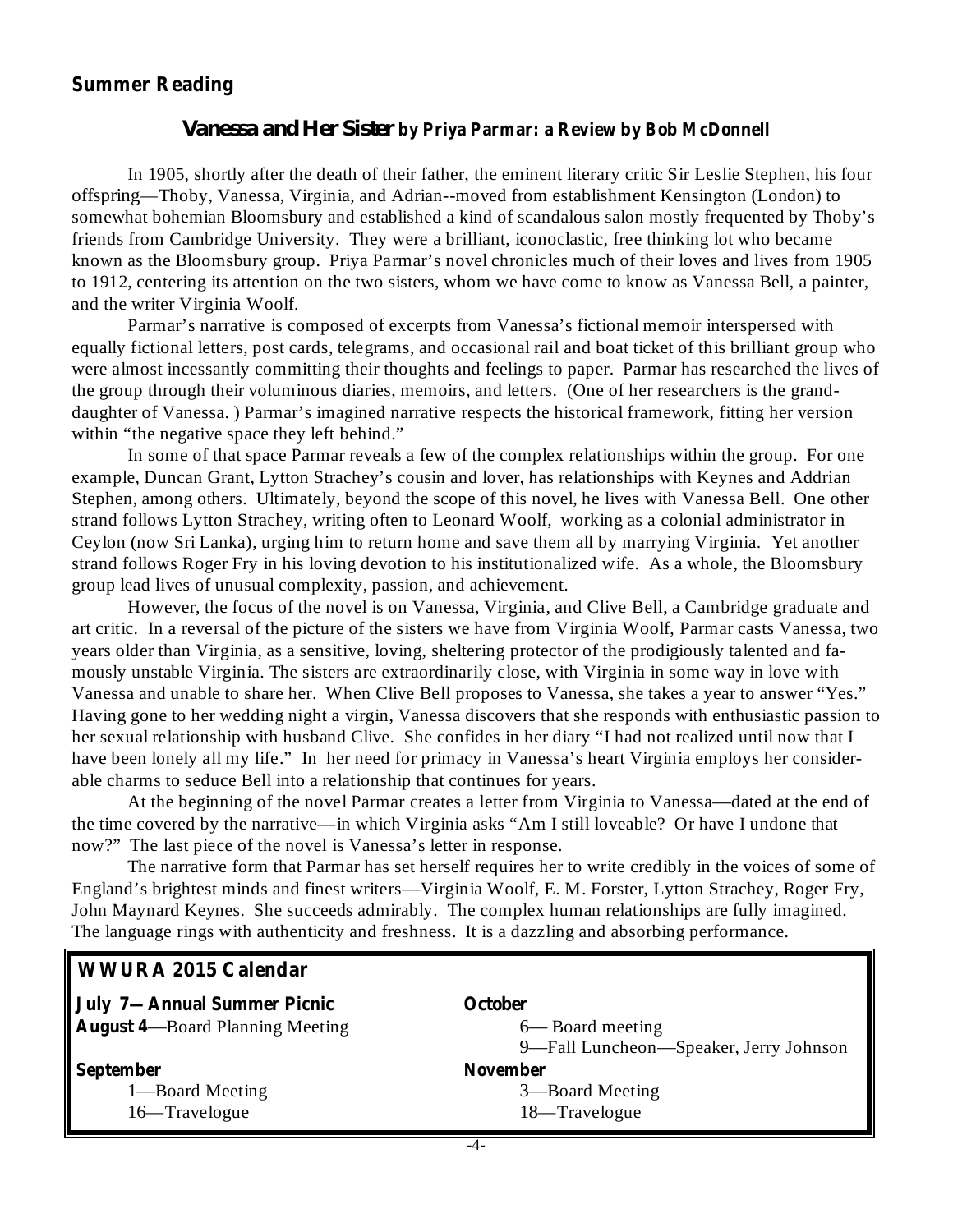# **WWURA Membership Application or Renewal 2015-2016**

|                                                                                                                                       | If not a WWU retiree, check one: $\Box$ WWURA Friend $\Box$ Spouse/Partner of Retiree                                                                                                                              |  |
|---------------------------------------------------------------------------------------------------------------------------------------|--------------------------------------------------------------------------------------------------------------------------------------------------------------------------------------------------------------------|--|
| Select Membership (includes spouse or partner)                                                                                        |                                                                                                                                                                                                                    |  |
| Contributing Membership<br>$\Box$ Regular Membership<br>$\Box$ Surviving Spouse or partner \$ 6.00<br>New $2015-16$ Retiree<br>$\Box$ | \$50.00 or more<br>\$25.00<br>\$5.00                                                                                                                                                                               |  |
|                                                                                                                                       | Contribution to WWURA Scholarship fund \$                                                                                                                                                                          |  |
|                                                                                                                                       |                                                                                                                                                                                                                    |  |
| ble.)                                                                                                                                 | Please mail this application and check (made payable to WWURA) to WWURA Membership,<br>c/o Barbara Evans, 715 North Garden Street, #502, Bellingham, WA 98225. (Contributions are deducti-                         |  |
|                                                                                                                                       | A membership table will be at the picnic. If you renew your membership by June 30th, your membership<br>card will be available at the picnic. If you wait to renew at the picnic, your card will be mailed to you. |  |
|                                                                                                                                       |                                                                                                                                                                                                                    |  |
|                                                                                                                                       | <b>Reservation Form - WWURA Picnic on Tuesday, July 7th</b><br><b>Reservations Due by June 29, 2015</b>                                                                                                            |  |
|                                                                                                                                       | Number of reservations                                                                                                                                                                                             |  |
| Cost: \$2 per person if bringing a dish to share that will feed 8.                                                                    | Last names beginning with A-H bring a Side Dish, I-Q bring a Dessert, and R-Z a Salad                                                                                                                              |  |
| \$6 per person if not bringing a dish                                                                                                 | Amount Enclosed __________                                                                                                                                                                                         |  |
|                                                                                                                                       | Mail your check to Chris Gerhold, 829 Racine St., Bellingham, WA 98225<br>(Phone: Chris at 733-9265 OR email at chrisandgeorge@comcast.net if you have questions)<br>$-5-$                                         |  |